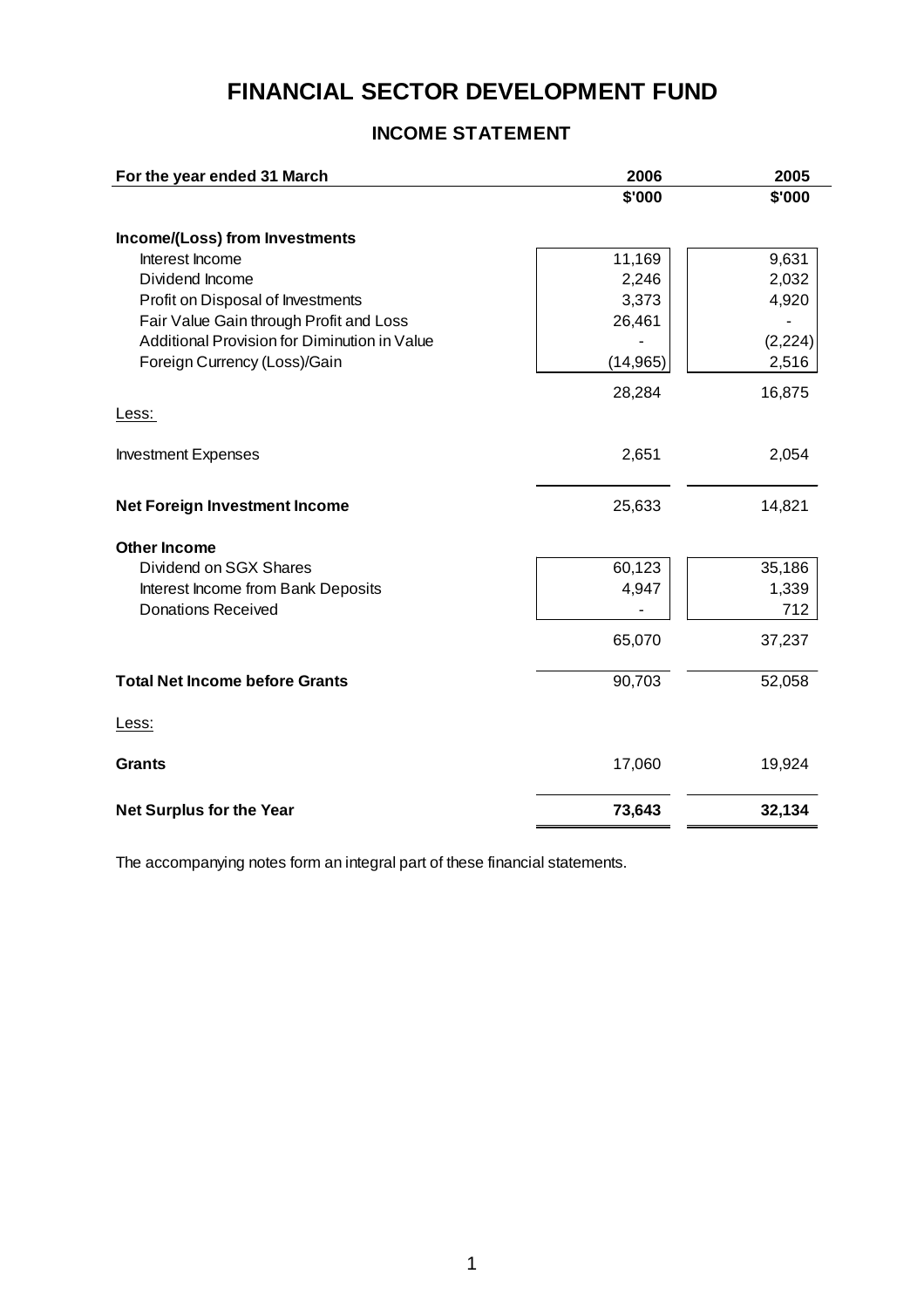# **FINANCIAL SECTOR DEVELOPMENT FUND BALANCE SHEET**

| As at 31 March                        | <b>Note</b>    | 2006    | 2005    |
|---------------------------------------|----------------|---------|---------|
|                                       |                | \$'000  | \$'000  |
| <b>ACCUMULATED FUND</b>               |                |         |         |
| <b>Capital Account</b>                | 3              | 471,635 | 471,635 |
| <b>Accumulated Surplus</b>            |                | 265,585 | 172,648 |
|                                       |                | 737,220 | 644,283 |
|                                       |                |         |         |
| Represented by:                       |                |         |         |
| <b>ASSETS</b>                         |                |         |         |
| <b>Bank Balances and Deposits</b>     | 4              | 317,152 | 240,464 |
| <b>Financial Derivatives</b>          | 5.1            | 176     | 178     |
| <b>Financial Assets at Fair Value</b> | 6              | 458,501 | 421,377 |
| through Profit and Loss               |                |         |         |
| Loans and Receivables                 | $\overline{7}$ | 33,411  | 24,350  |
|                                       |                | 809,240 | 686,369 |
| Less:                                 |                |         |         |
| <b>LIABILITIES</b>                    |                |         |         |
| <b>Financial Derivatives</b>          | 5.1            | 977     | 1,952   |
| <b>Accruals and Other Liabilities</b> | 8              | 71,043  | 40,134  |
|                                       |                | 72,020  | 42,086  |
| <b>NET ASSETS OF THE FUND</b>         |                | 737,220 | 644,283 |

The accompanying notes form an integral part of these financial statements.

**GOH CHOK TONG CHAIRMAN MONETARY AUTHORITY OF SINGAPORE 21 JUNE 2006**

**MONETARY AUTHORITY OF SINGAPORE MANAGING DIRECTOR HENG SWEE KEAT 21 JUNE 2006**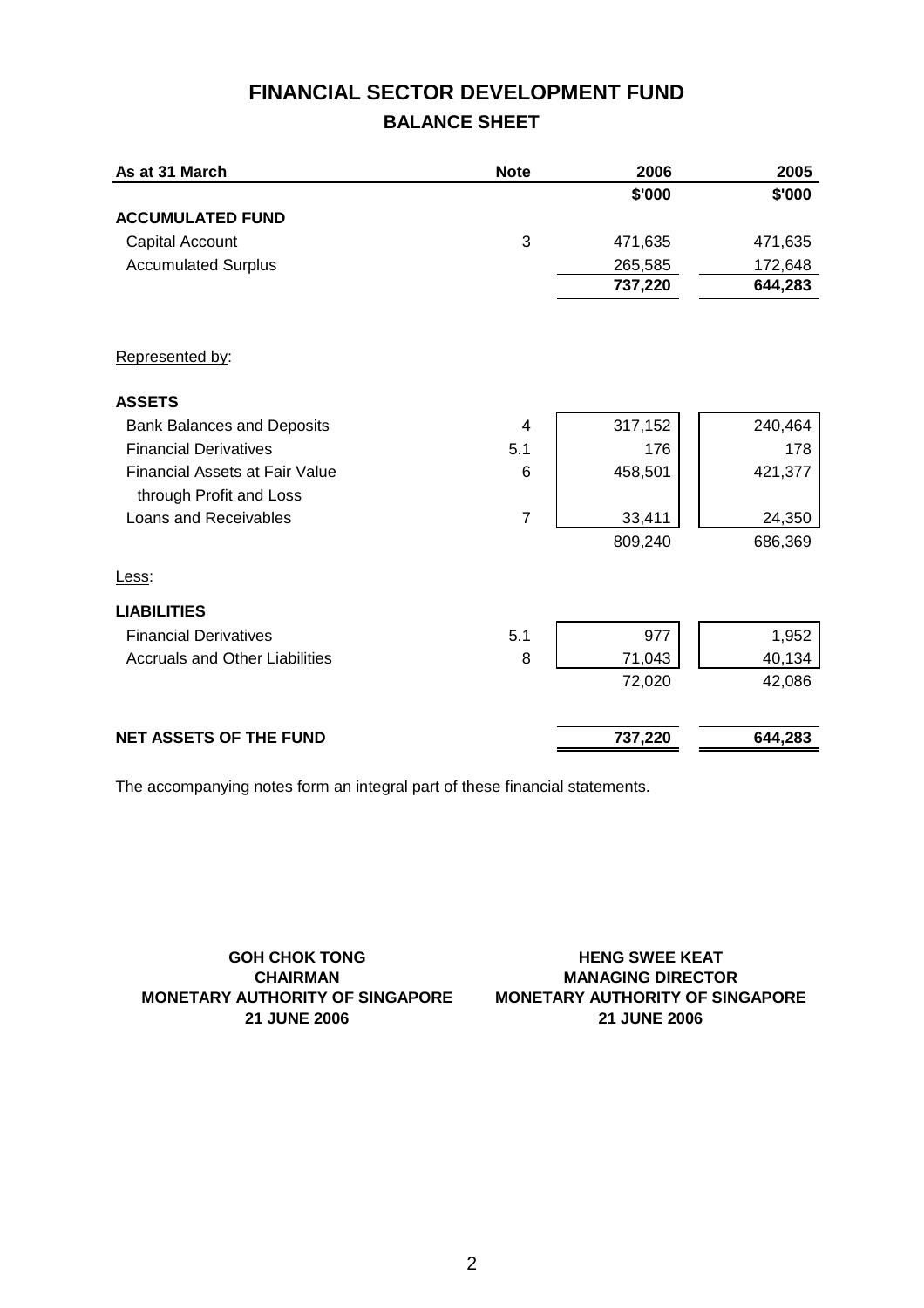# **FINANCIAL SECTOR DEVELOPMENT FUND**

# **STATEMENT OF CHANGES IN EQUITY**

|                                                                    |             | Capital        | <b>Accumulated</b> |         |
|--------------------------------------------------------------------|-------------|----------------|--------------------|---------|
|                                                                    | <b>Note</b> | <b>Account</b> | <b>Surplus</b>     | Total   |
|                                                                    |             | \$'000         | \$'000             | \$'000  |
| Balance as at 1 April 2004                                         |             | 471,635        | 140,514            | 612,149 |
| Net Surplus for the Year                                           |             |                | 31,990             | 31,990  |
| Balance as at 31 March 2005 as previously reported                 |             | 471,635        | 172,504            | 644,139 |
| Effects of changes in accounting policy - adjusted retrospectively | 2.1(c)      |                | 144                | 144     |
| As restated retrospectively                                        |             | 471,635        | 172,648            | 644,283 |
| Effects of changes in accounting policy - adjusted prospectively   | 2.1(c)      |                | 19,294             | 19,294  |
| As restated                                                        |             | 471,635        | 191,942            | 663,577 |
| Net Surplus for the Year                                           |             |                | 73,643             | 73,643  |
| Balance as at 31 March 2006                                        |             | 471,635        | 265,585            | 737,220 |

The accompanying notes form an integral part of these financial statements.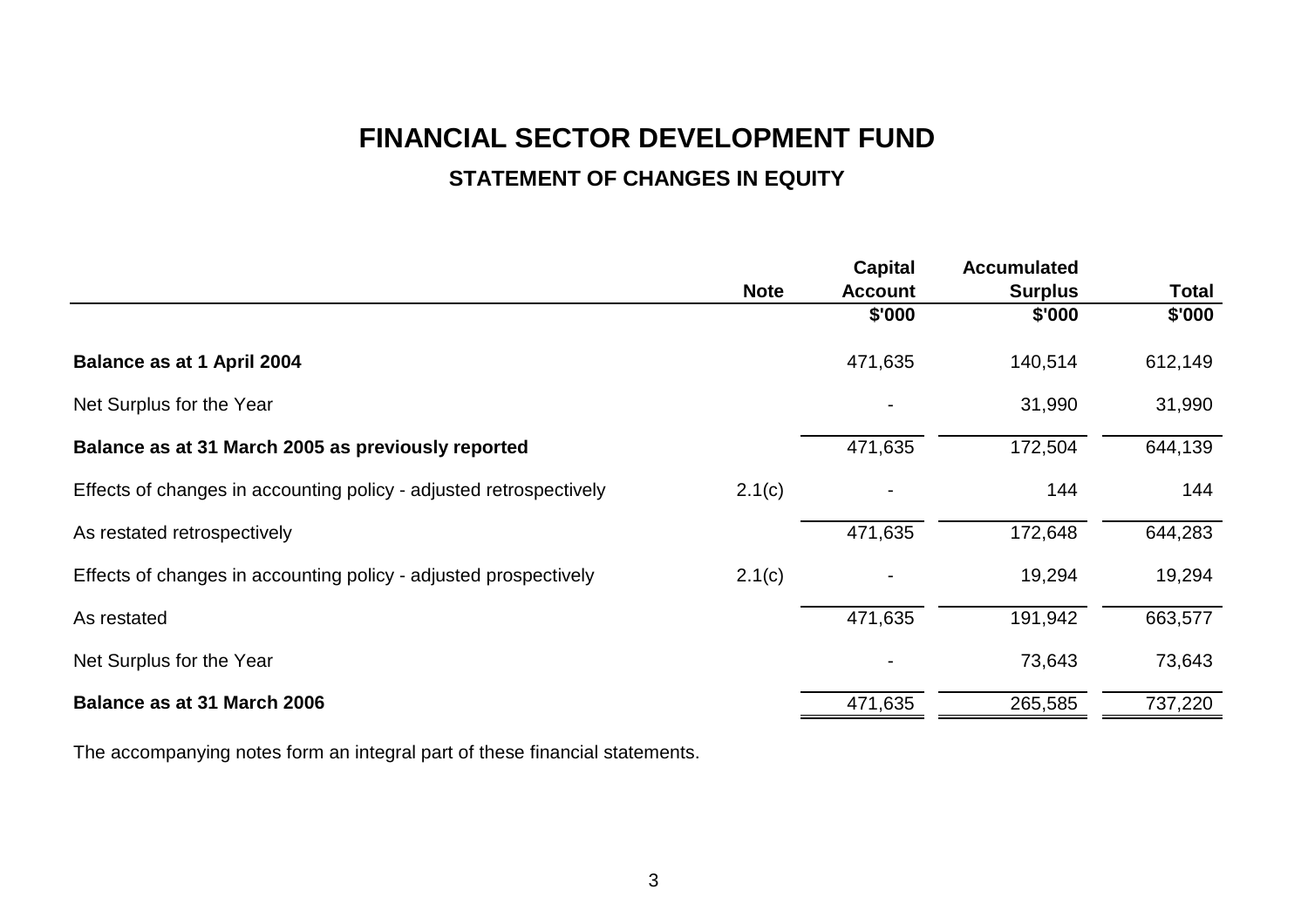# **FINANCIAL SECTOR DEVELOPMENT FUND CASH FLOW STATEMENT**

| For the year ended 31 March                                                                                                                       | 2006<br>\$'000                      | 2005<br>\$'000                  |
|---------------------------------------------------------------------------------------------------------------------------------------------------|-------------------------------------|---------------------------------|
| <b>Cash Flows from Operating Activities</b>                                                                                                       |                                     |                                 |
| Surplus for the Year                                                                                                                              | 73,643                              | 32,134                          |
| Adjustments for:<br>Fair Value Gain through Profit and Loss<br>Additional Provision for Diminution in Value<br>Interest Income<br>Dividend Income | (26, 461)<br>(16, 116)<br>(62, 369) | 2,224<br>(10, 970)<br>(37, 218) |
| Loss before Working Capital Changes                                                                                                               | (31, 303)                           | (13, 830)                       |
| Increase/(Decrease) in                                                                                                                            |                                     |                                 |
| Accruals and Other Liabilities: Accounts Payable - Grants                                                                                         | 4,579                               | 7,875                           |
| <b>Net Cash used in Operating Activities</b>                                                                                                      | (26, 724)                           | (5,955)                         |
| <b>Cash Flows from Investing Activities</b>                                                                                                       |                                     |                                 |
| (Increase)/Decrease in                                                                                                                            |                                     |                                 |
| <b>Financial Derivatives (Assets)</b>                                                                                                             | 135                                 | (178)                           |
| Financial Assets at Fair Value through Profit and Loss                                                                                            | 7,383                               | (56, 298)                       |
| Loans and Receivables                                                                                                                             | (8,916)                             | 11,505                          |
| Increase/(Decrease) in                                                                                                                            |                                     |                                 |
| Financial Derivatives (Liabilities)                                                                                                               | (1,409)                             |                                 |
| Accruals and Other Liabilities: Accruals and Others                                                                                               | 26,330                              | 24,786                          |
| Dividend Received from Investments                                                                                                                | 2,289                               | 1,999                           |
| Interest Received                                                                                                                                 | 17,477                              | 12,520                          |
| <b>Cash Flows from/(used in) Investing Activities</b>                                                                                             | 43,289                              | (5,666)                         |
| <b>Cash Flows from Financing Activities</b>                                                                                                       |                                     |                                 |
| (Increase)/Decrease in                                                                                                                            |                                     |                                 |
| Loans and Receivables: Dividend Receivable on SGX Shares                                                                                          | (5,875)                             | (21,088)                        |
| Dividend Received on SGX Shares                                                                                                                   | 65,998                              | 56,273                          |
| <b>Net Cash from Financing Activities</b>                                                                                                         | 60,123                              | 35,185                          |
| Net Increase in Bank Balances and Deposits                                                                                                        | 76,688                              | 23,564                          |
| Bank Balances and Deposits as at beginning of the year                                                                                            | 240,464                             | 216,900                         |
| Bank Balances and Deposits as at end of the year                                                                                                  | 317,152                             | 240,464                         |

The accompanying notes form an integral part of these financial statements.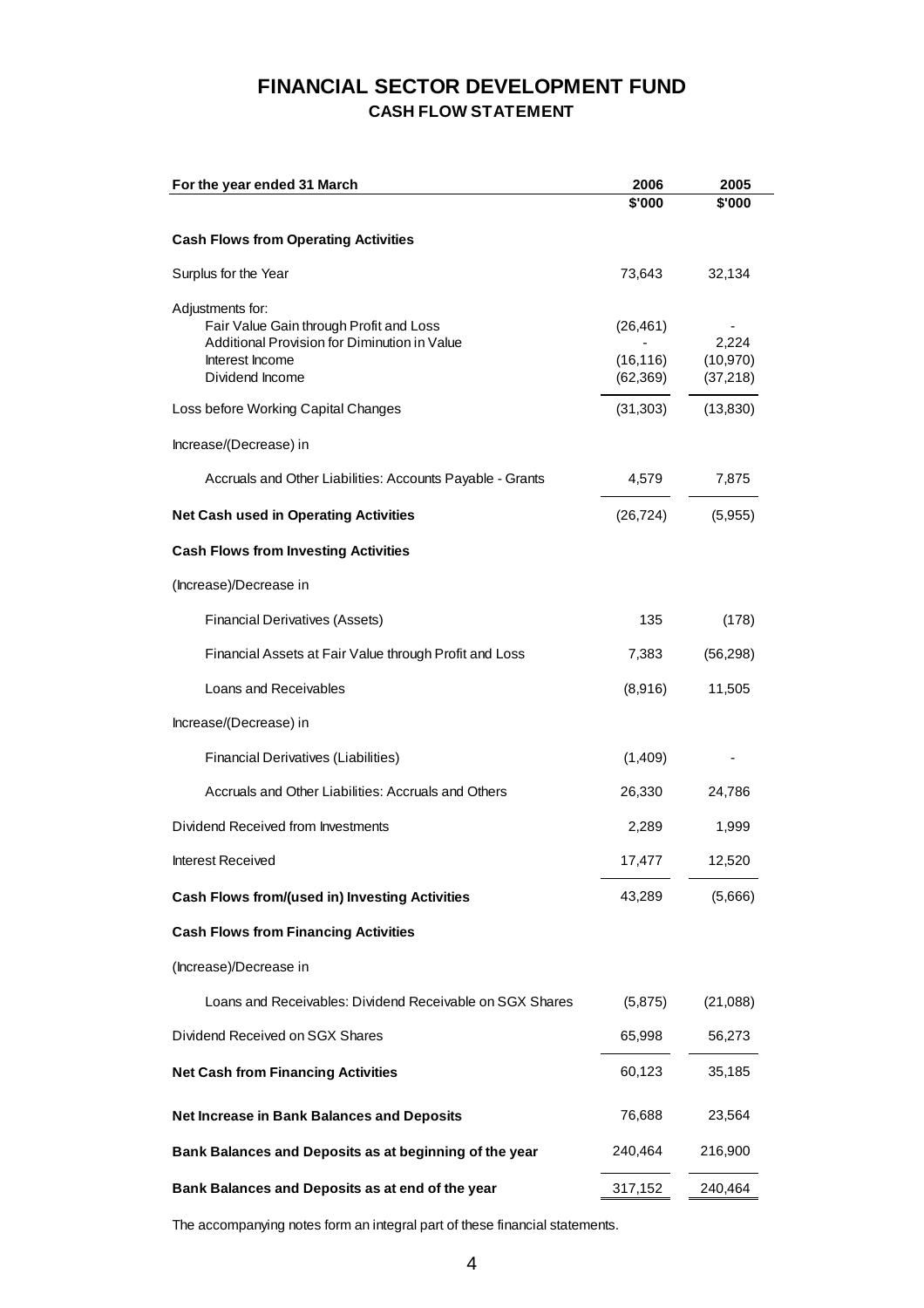# **FINANCIAL SECTOR DEVELOPMENT FUND NOTES TO THE FINANCIAL STATEMENTS FOR THE YEAR ENDED 31 MARCH 2006**

These notes form an integral part of and should be read in conjunction with the accompanying financial statements.

## **1 GENERAL**

 The Financial Sector Development Fund (hereinafter called the Fund) is established under Section 30A of the Monetary Authority of Singapore Act (Chapter 186, 1999 Revised Edition). It is controlled and administered by the Authority. The Authority provides administrative and accounting support to the Fund. The Fund shall be used for the objects and purposes set out in Section 30B of the Act, namely,

- a) the promotion of Singapore as a financial centre;
- b) the development and upgrading of skills and expertise required by the financial services sector;
- c) the development and support of educational and research institutions, research and development programmes and projects relating to the financial services sector; and
- d) the development of infrastructure to support the financial services sector in Singapore.

The Fund shall be deemed not to be a fund of the Authority for the purposes of any written law.

### **2 SIGNIFICANT ACCOUNTING POLICIES**

### 2.1 Basis of Preparation

 The financial statements have been prepared in accordance with the provisions of the Monetary Authority of Singapore Act (Chapter 186, 1999 Revised Edition) and the Singapore Financial Reporting Standards (FRS) and on an accrual basis.

 The preparation of financial statements in conformity with FRS requires management to exercise its judgement in the process of applying the Fund's accounting policies. It also requires the use of accounting estimates and assumptions that affect the reported amounts of assets and liabilities and disclosure of contingent assets and liabilities at the date of the financial statements, and the reported amounts of income and expenditure during the financial year. Although these estimates are based on management's best knowledge of current events and actions, actual results may ultimately differ from these estimates.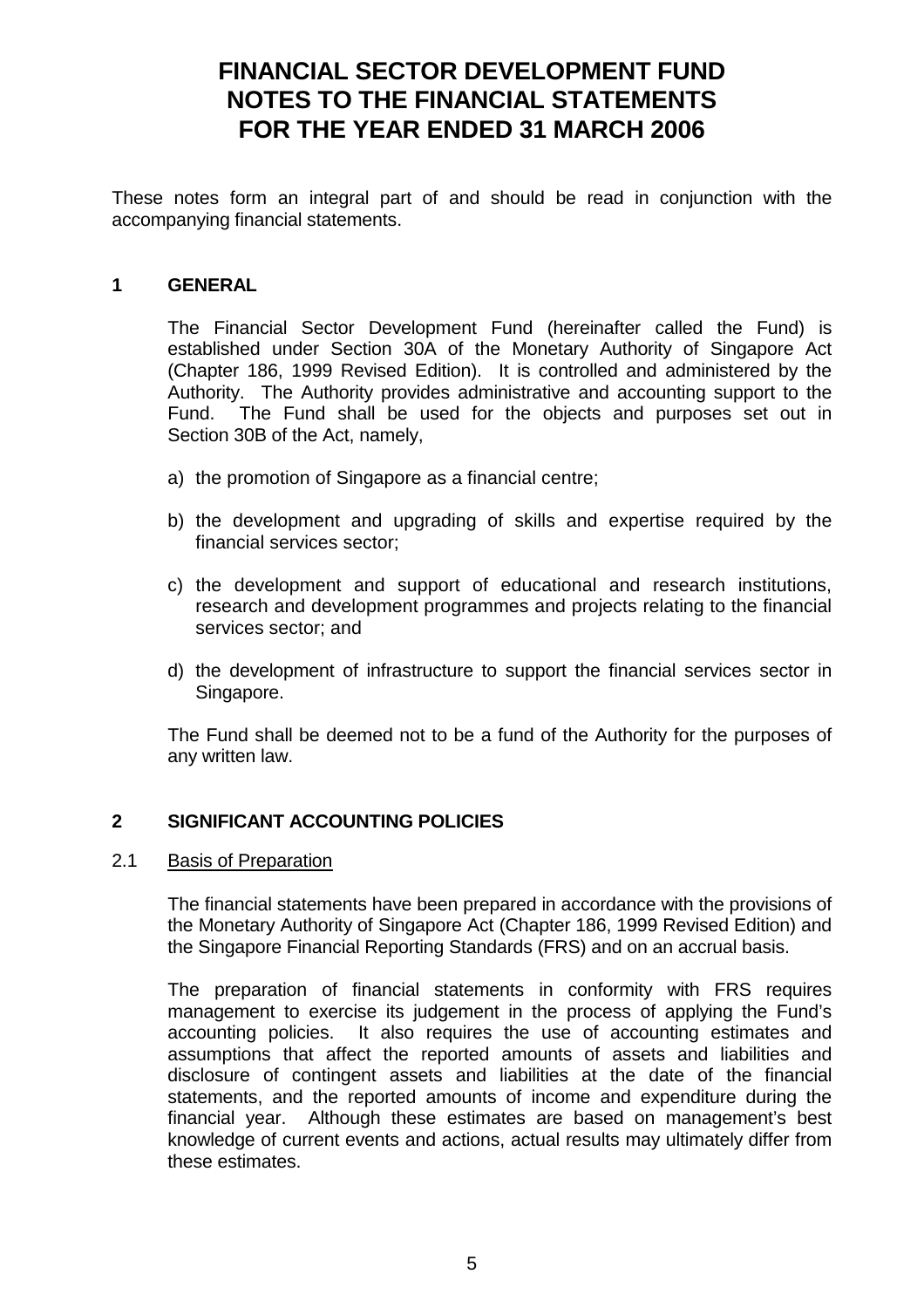The Fund adopted the new or revised FRS that are applicable in the current financial year. The financial statements for the year ended 31 March 2006 have been amended as required, in accordance with the relevant transitional provisions in the respective FRS.

- FRS 1 (revised 2004) Presentation of Financial Statements
- FRS 7 (revised 2004) Cash Flow Statements
- FRS 8 (revised 2004) Accounting Policies, Changes in Accounting Estimates and Errors
- FRS 10 (revised 2004) Events after the Balance Sheet Date
- FRS 18 (revised 2004) Revenue
- FRS 21 (revised 2004) The Effects of Changes in Foreign Exchange Rates
- FRS 32 (revised 2004) Financial Instruments: Disclosure and Presentation
- FRS 39 (revised 2004) Financial Instruments: Recognition and Measurement

 The more significant changes to the Fund's accounting policies as a result of the adoption of these new or revised FRS are as follows:

a) Effects of adoption of FRS 39 (revised 2004)

#### Classification and Measurement

 Previously, the Fund's financial assets at fair value through profit and loss and financial derivatives were stated at the lower of cost and market value on an individual investment basis, except for forwards which were valued on a portfolio basis.

 In accordance with FRS 39 (revised 2004), these financial assets are now initially recognised at fair value and subsequently re-measured to fair value at the balance sheet date with all gains and losses recognised in income statement in the period in which the change in fair value arises.

 The change in valuation policy was effected prospectively from 1 April 2005 in accordance with the transitional provisions in FRS 39. The effects are disclosed in Note 2.1(c).

#### Fair Value of Financial Assets and Liabilities

Previously, the Fund used last transacted prices of quoted financial instruments as the market prices. In accordance with FRS 39 (revised 2004), the Fund now uses the market bid prices for the measurement of its financial assets at fair value through profit and loss and financial derivatives.

This change did not materially affect the financial statements for the financial year ended 31 March 2006.

b) Voluntary change in accounting policy

 The Fund has also changed from settlement date accounting to trade date accounting to align with market practice. The voluntary change to trade date accounting was effected retrospectively and the effects are disclosed in Note  $2.1(c)$ .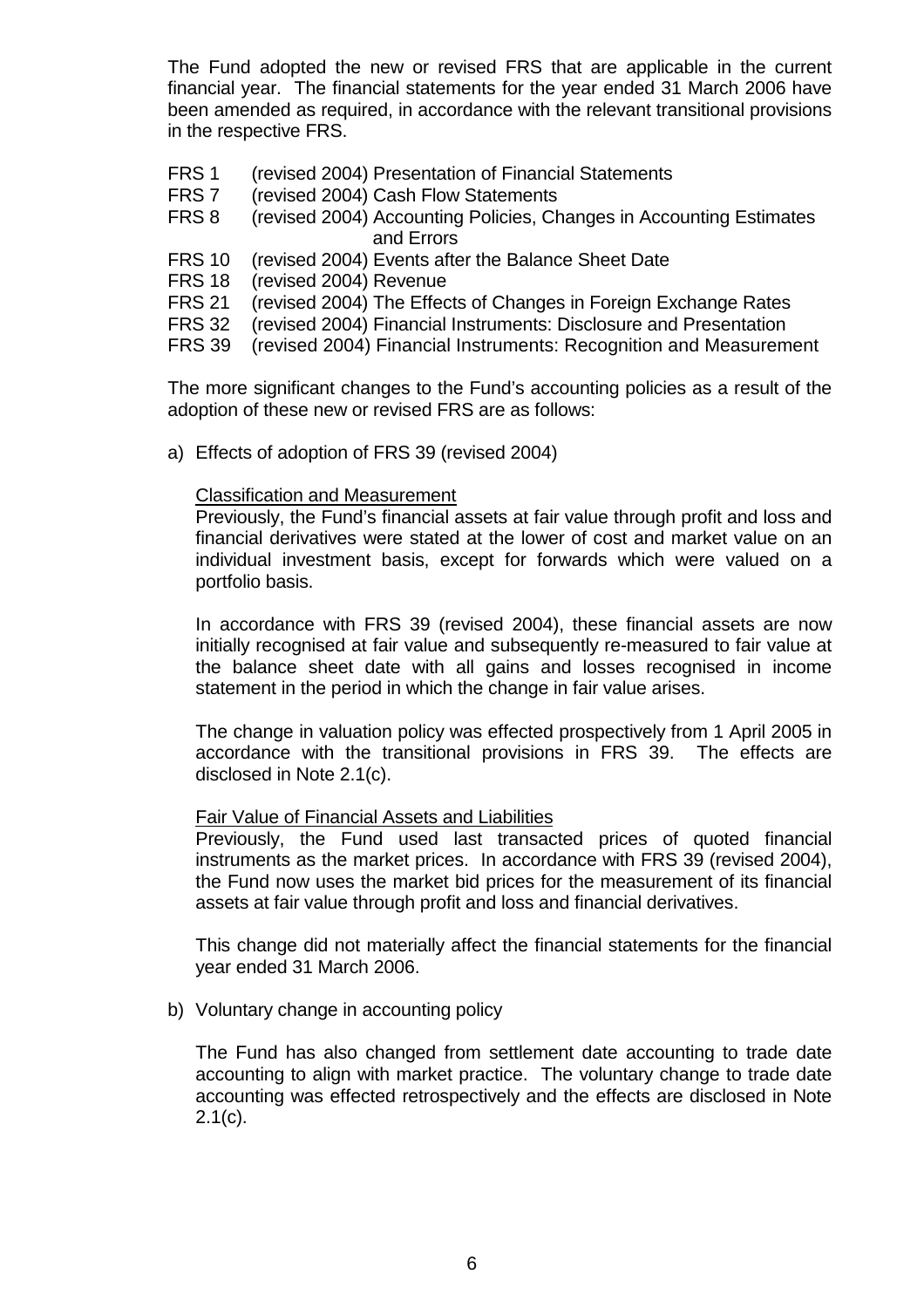Effects of restatement on 1 April 2005 balances and comparatives for the year ended 31 March 2005

|                                     | As previously | <b>Effects of Voluntary</b> |               | <b>Effects of Adoption</b> |              |
|-------------------------------------|---------------|-----------------------------|---------------|----------------------------|--------------|
|                                     | reported      | Change in                   | As restated   | of FRS 39                  | As restated  |
|                                     | 31 March 2005 | <b>Accounting Policy</b>    | 31 March 2005 | (revised 2004)             | 1 April 2005 |
|                                     | \$'000        | \$'000                      | \$'000        | \$'000                     | \$'000       |
| <b>Balance Sheet Items:</b>         |               |                             |               |                            |              |
| <b>Accumulated Surplus</b>          | 172,504       | 144                         | 172,648       | 19,294                     | 191,942      |
| <b>Bank Balances and Deposits</b>   | 240,368       | 96                          | 240,464       |                            | 240,464      |
| Financial Derivatives (Assets)      | 178           |                             | 178           | 133                        | 311          |
| Financial Assets at Fair Value      |               |                             |               |                            |              |
| through Profit and Loss             |               |                             |               |                            |              |
| - Fixed Income Securities           | 306,880       | 15,347                      | 322,227       | 3,698                      | 325,925      |
| - Equities                          | 98,420        | 730                         | 99,150        | 15,897                     | 115,047      |
| Loans and Receivables               | 15,080        | 9,270                       | 24,350        |                            | 24,350       |
| Less:                               |               |                             |               |                            |              |
| Financial Derivatives (Liabilities) | 1,952         |                             | 1,952         | 434                        | 2,386        |
| Accruals and Other Liabilities      | 14,835        | 25,299                      | 40,134        |                            | 40,134       |
|                                     |               | 144                         |               | 19,294                     |              |
| <b>Income Statement Items:</b>      |               |                             |               |                            |              |
| Interest Income                     | 9,601         | 30                          | 9,631         |                            |              |
| Profit on Disposal of Investments   | 4,880         | 40                          | 4,920         |                            |              |
| Foreign Currency Gain               | 2,442         | 74                          | 2,516         |                            |              |
|                                     |               | 144                         |               |                            |              |

Effects on the financial statements for the year ended 31 March 2006

|                                                           | Voluntary Change in<br><b>Accounting Policy</b><br>\$'000 | <b>FRS 39</b><br>(revised 2004)<br>\$'000 | Total<br><b>Effects</b><br>\$'000 |
|-----------------------------------------------------------|-----------------------------------------------------------|-------------------------------------------|-----------------------------------|
| <b>Balance Sheet Items:</b><br><b>Accumulated Surplus</b> | 483                                                       | 11,966                                    | 12,449                            |
|                                                           |                                                           |                                           |                                   |
| <b>Bank Balances and Deposits</b>                         | (151)                                                     |                                           | (151)                             |
| <b>Financial Derivatives (Assets)</b>                     |                                                           | 43                                        | 43                                |
| Financial Assets at Fair Value                            |                                                           |                                           |                                   |
| through Profit and Loss                                   |                                                           |                                           |                                   |
| - Fixed Income Securities                                 | 28,451                                                    | (3,256)                                   | 25,195                            |
| - Equities                                                | 1,457                                                     | 14,752                                    | 16,209                            |
| Loans and Receivables                                     | 22,381                                                    |                                           | 22,381                            |
| Less:                                                     |                                                           |                                           |                                   |
| Financial Derivatives (Liabilities)                       |                                                           | (427)                                     | (427)                             |
| <b>Accruals and Other Liabilities</b>                     | 51,655                                                    |                                           | 51,655                            |
|                                                           | 483                                                       | 11,966                                    | 12,449                            |
| <b>Income Statement Items:</b>                            |                                                           |                                           |                                   |
| Interest Income                                           | 29                                                        |                                           | 29                                |
| Profit on Disposal of Investments                         | 454                                                       | (17, 563)                                 | (17, 109)                         |
| Fair Value Gain through Profit and Loss                   |                                                           | 29.624                                    | 29,624                            |
| Foreign Currency Gain                                     |                                                           | 539                                       | 539                               |
| Less:                                                     |                                                           |                                           |                                   |
| <b>Investment Expenses</b>                                |                                                           | 634                                       | 634                               |
|                                                           | 483                                                       | 11,966                                    | 12,449                            |

Increase/(Decrease)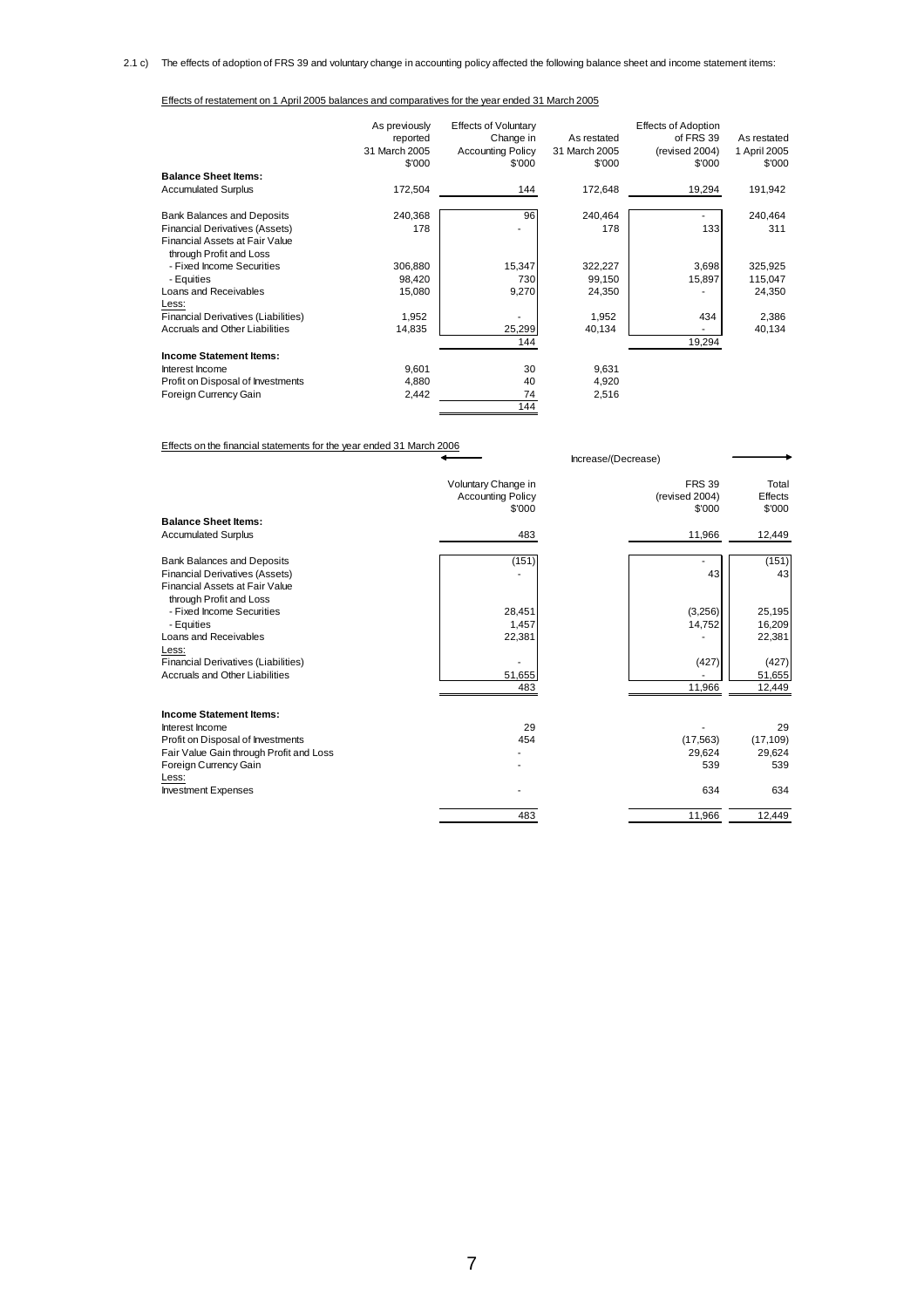#### 2.2 Income recognition

a) Interest income

 Interest income is recognised on a time-proportion basis using the effective interest method.

b) Dividend income

Dividend income is recognised when the right to receive payment is established.

- 2.3 Investments in financial assets
- a) Classification

The Fund's investments in financial assets are classified as financial derivatives, financial assets at fair value through profit and loss and loans and receivables.

- i) Financial derivatives are used to manage exposures to foreign exchange and interest rate risks arising from investment activities. Derivative financial instruments can be used for trading purposes.
- ii) Financial assets at fair value through profit and loss are financial assets other than financial derivatives and loans and receivables that are designated by management as financial assets at fair value through profit and loss.
- iii) Loans and receivables are non-derivative financial assets with fixed or determinable payments that are not quoted in an active market and include bank balances, deposits, commercial papers and other receivables.
- b) Recognition and Derecognition

Purchases and sales of investments are recognised on trade date – the date on which the Fund commits to purchase or sell the asset. Investments are derecognised when the rights to receive cash flows from the financial assets have expired or have been transferred and the Fund has transferred substantially all risks and rewards of ownership.

c) Initial and Subsequent Measurements

Financial assets at fair value through profit and loss and financial derivatives are initially recognised and subsequently measured at fair value with changes in fair value and profit/loss on disposal included in the income statement in the period in which they arise. Loans and receivables are carried at amortised cost using the effective interest method.

d) Fair Value Determination

The fair values of financial instruments traded in active markets (such as exchange-traded and over-the-counter securities and derivatives) are based on quoted market prices or dealer quotes at the balance sheet date. The quoted market price used for a financial asset is the current bid price where available; else the latest closing price is used; the appropriate quoted market price for a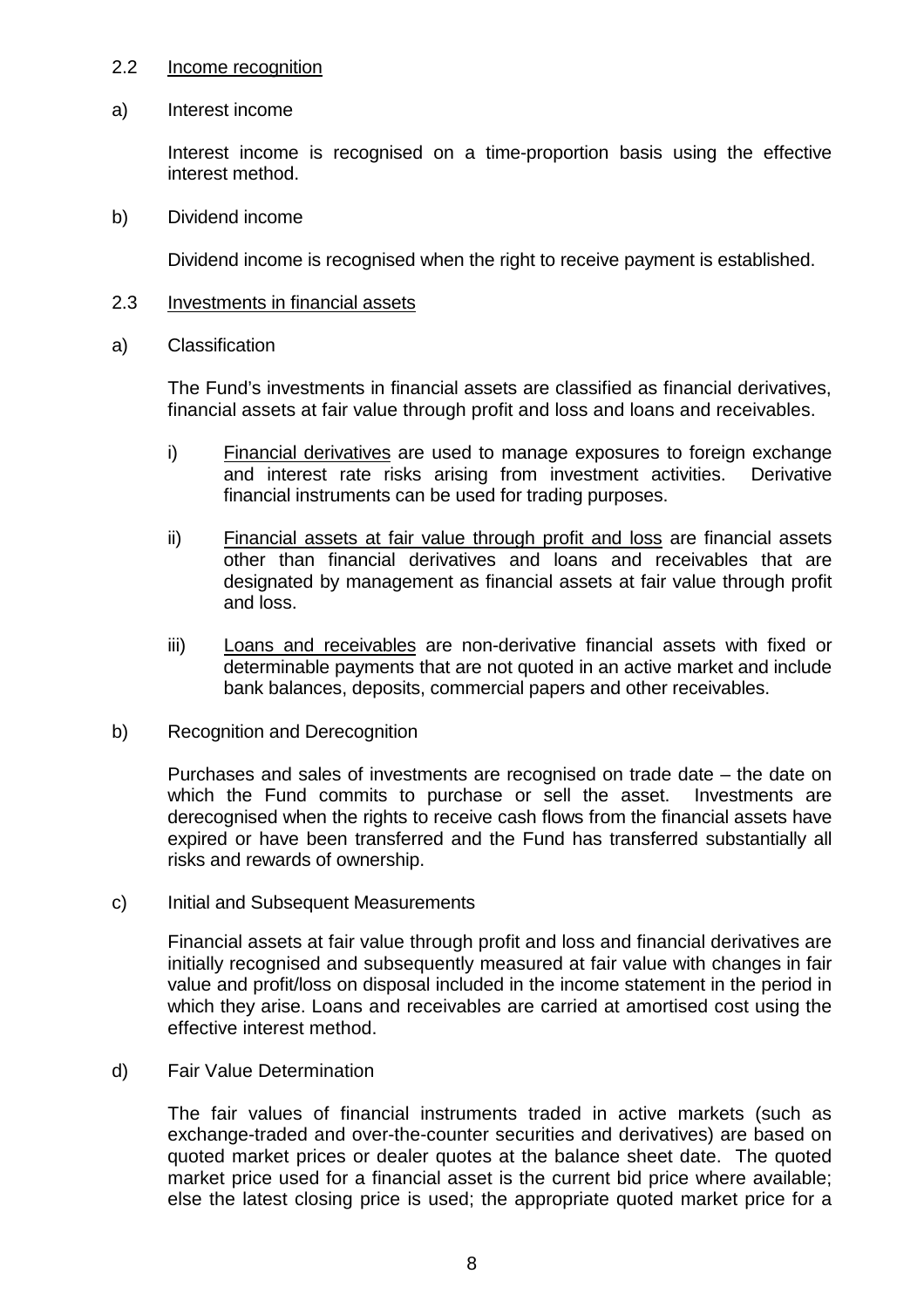financial liability is the current ask price. The fair value of forward foreign exchange contracts is determined using forward exchange market rates at balance sheet date.

#### e) Impairment

The Fund assesses at each balance sheet date whether there is objective evidence that an impairment loss on loans and receivables has been incurred. The amount of the loss is measured as the difference between the asset's carrying amount and the present value of estimated future cash flows discounted at the financial asset's original effective interest rate. Impairment losses, if any, are recognised in the income statement for the period.

 Reversal of impairment losses recognised in prior years is recorded when there is an indication that the impairment losses recognised for loans and receivables no longer exist or have decreased. The reversal, if any, is recognised in the income statement. However, the increased carrying amount of loans and receivables due to a reversal of an impairment is recognised to the extent that it does not exceed the carrying amount that would have been determined (net of depreciation or amortisation) had no impairment losses been recognised for the loans and receivables in prior years.

#### 2.4 Financial Liabilities

The Fund classifies its financial liabilities in the following categories: (a) financial derivatives; and (b) accruals and other liabilities. Financial derivatives - liabilities, classified as fair value through profit and loss, are carried at fair value, with changes in fair value recognised in fair value gain/loss through profit and loss in the income statement. Accruals and other liabilities, are carried at amortised cost using the effective interest method.

A financial liability is derecognised from the balance sheet when the obligation specified in the contract is discharged, cancelled or expired.

### 2.5 Foreign Currency Translation

#### a) Functional and presentation currency

Items included in the financial statements of the Fund are measured using the currency of the primary economic environment in which the Fund operates ("the functional currency"). The financial statements are presented in Singapore dollars, which is the Fund's functional and presentation currency.

#### b) Transactions and balances

Transactions in a currency other than the functional currency ("foreign currency") are translated into the functional currency using the exchange rates prevailing at the dates of the transactions. Foreign currency gain/loss resulting from the settlement of such transactions and from the translation at year-end exchange rates of assets and liabilities denominated in foreign currencies are recognised in foreign currency gain/loss in the income statement.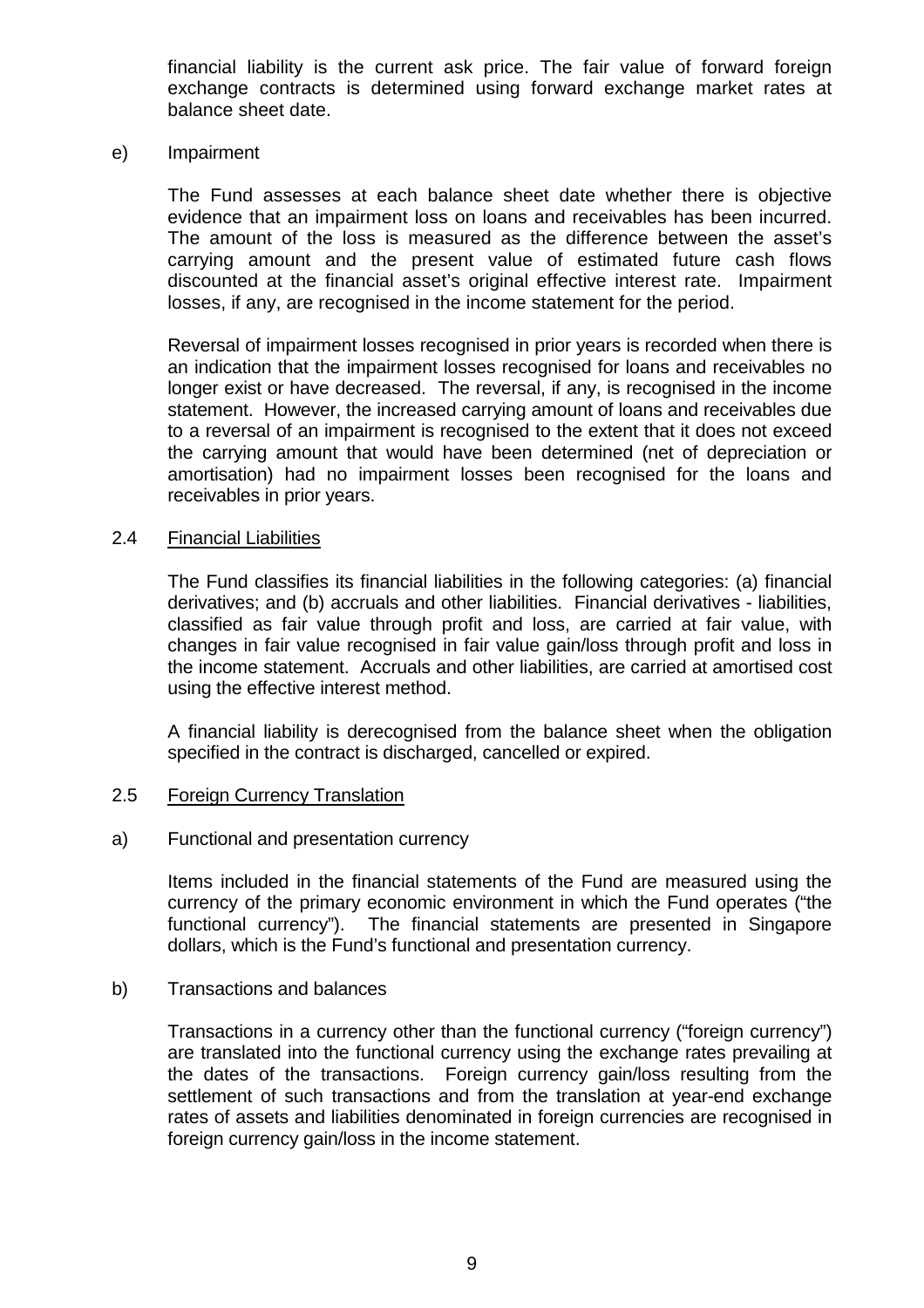### **3 CAPITAL ACCOUNT**

- a) The Capital Account is funded from the net sale proceeds of the Singapore Exchange Limited's (SGX) shares.
- b) As at 31 March 2006, SEL Holdings Pte Ltd (SEL) holds 249,991,184 SGX shares for the benefit of the Fund as stipulated under Section 11(2) of the Exchanges (Demutualisation and Merger) Act (Chapter 99B, 2000 Revised Edition). These SGX shares held have a total market valuation of \$1 billion as at 31 March 2006 (31 March 2005: \$525 million). The net sale proceeds of these shares (after deducting expenses allowed under Section 10(1) and the par value of those shares) shall be paid by SEL into the Fund under Section 10(2) of the Act.

### **4 BANK BALANCES AND DEPOSITS**

The carrying value of bank balances and deposits approximates their fair value:

|               |         | 2006  |         | 2005  |
|---------------|---------|-------|---------|-------|
|               | \$'000  | $\%$  | \$'000  | %     |
| <b>SGD</b>    | 276,234 | 87.1  | 203,383 | 84.6  |
| <b>USD</b>    | 27,807  | 8.8   | 19,330  | 8.0   |
| <b>HKD</b>    | 8,807   | 2.8   | 14,734  | 6.1   |
| <b>Others</b> | 4,304   | 1.3   | 3,017   | 1.3   |
|               | 317,152 | 100.0 | 240,464 | 100.0 |

 The table below summarises the average effective interest rate by major currencies:

|                          | 2006<br>%    | 2005<br>%    |
|--------------------------|--------------|--------------|
| <b>SGD</b><br><b>USD</b> | 3.21<br>4.79 | 1.71<br>1.86 |
| <b>HKD</b>               | 4.08         | 0.60         |

 Bank deposits at the balance sheet date have maturities of 1 - 2 months (2005: 1 - 2 months) from the end of the financial year.

 The exposure of bank balances and deposits to interest rate risks is disclosed in Note 9.1(b).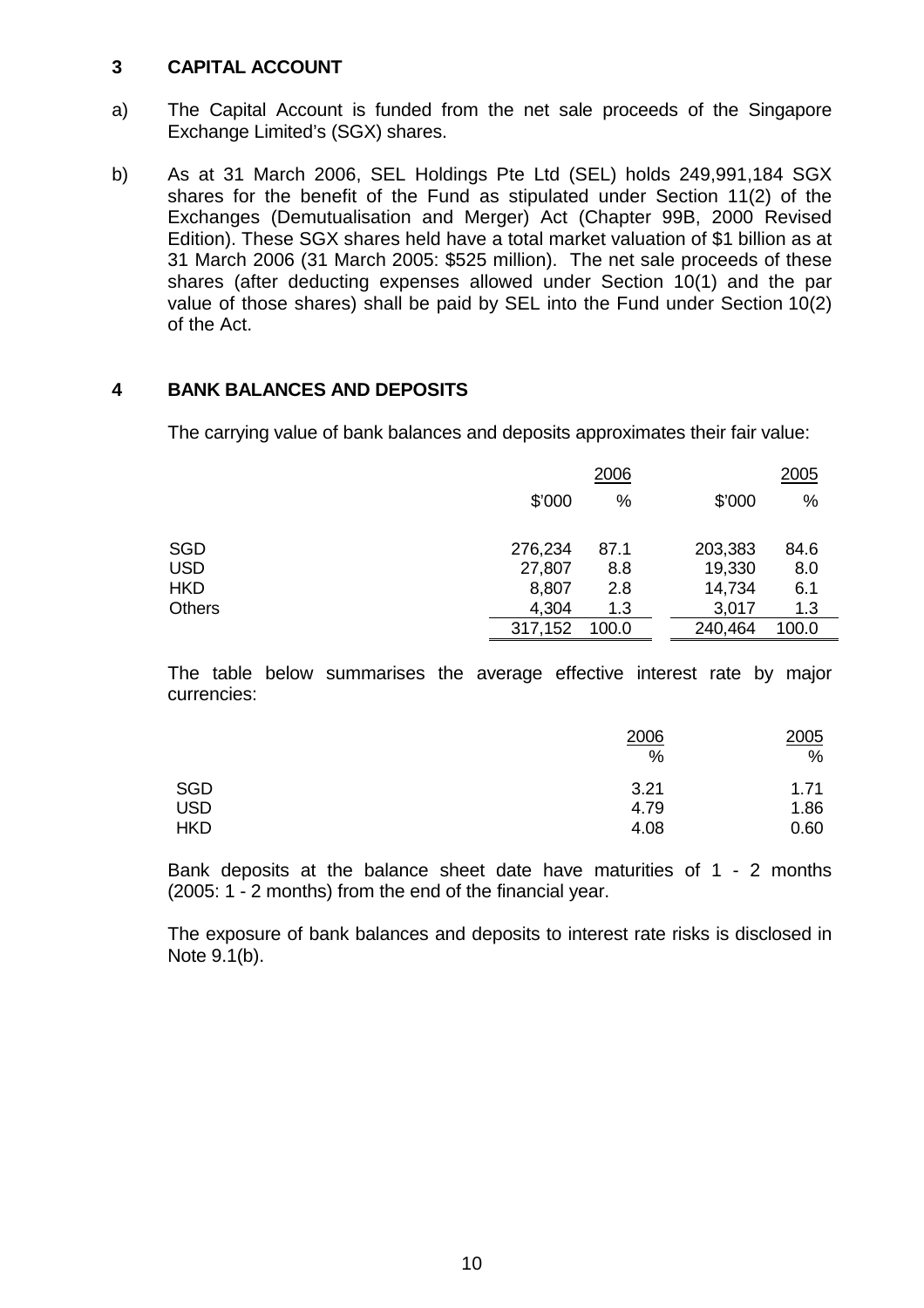#### **5 FINANCIAL DERIVATIVES: ASSETS/LIABILITIES**

Derivative financial instruments are financial instruments whose values fluctuate in response to changes in the values of the underlying assets, rates or indices and include forwards, futures and options. These instruments allow the Fund to transfer, modify or reduce their foreign exchange and interest rate risks.

*Forward foreign exchange* contracts are agreements to purchase or sell fixed amounts of currency at agreed rates of exchange on a specified future date.

*Interest rate futures* are typically exchange-traded agreements to purchase or sell a standard amount of a specified fixed income security or time deposit at an agreed interest rate on a standard future date.

*Interest rate options* give the buyer the right, but not the obligation, to fix the rate of interest on a future deposit or loan, for a specified period commencing on a specified future date.

 The notional amounts of certain types of financial instruments provide a basis for comparison with instruments recognised on the balance sheet but do not necessarily indicate the amounts of future cashflows involved or the current fair value of the instrument and, therefore, do not indicate the Fund's exposure to credit or price risks. The fair values of derivative instruments are normally zero or negligible at inception and the subsequent change in value is favourable (derivative assets) or unfavourable (derivative liabilities) as a result of fluctuations in market interest rates or foreign exchange rates relative to their terms. The aggregate contractual or notional amount of derivative financial instruments on hand, the extent to which the instruments are favourable and unfavourable and, thus the aggregate fair values of derivative financial assets and liabilities can fluctuate significantly from time to time.

5.1 The Fund's financial derivatives comprise the following:

|                                                                                 | 2006<br>\$'000 | 2005<br>\$'000 |
|---------------------------------------------------------------------------------|----------------|----------------|
| <b>Financial Derivatives (Assets)</b>                                           |                |                |
| Cost                                                                            |                | 178            |
| Fair Value (2005: \$228,000)                                                    | 176            |                |
|                                                                                 | 176            | 178            |
| <b>Financial Derivatives (Liabilities)</b><br>Provision for Diminution in Value |                |                |
|                                                                                 |                | 1,952          |
| Fair Value (2005: \$1,914,000)                                                  | 977            |                |
|                                                                                 | 97             | 1,952          |

5.2 The following summarises the contractual or underlying principal amounts of derivative financial instruments held or issued by the Fund. The notional or contractual amounts indicate the volume of transactions outstanding at the balance sheet date: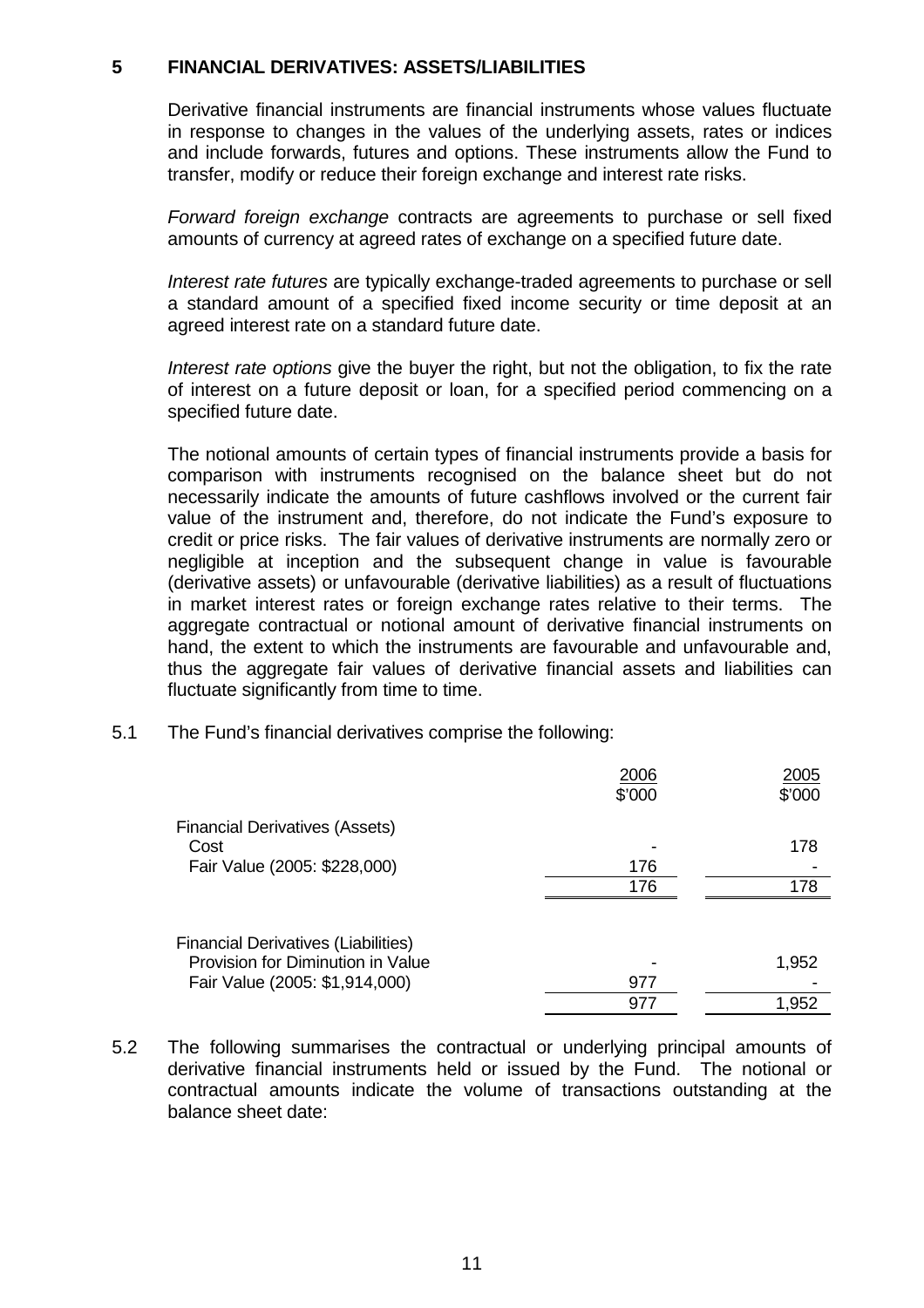|                                             |                                               |               | 2006               |                                               |        | 2005                                     |
|---------------------------------------------|-----------------------------------------------|---------------|--------------------|-----------------------------------------------|--------|------------------------------------------|
|                                             | <b>Contract or</b><br>underlying<br>principal |               | <b>Fair Value</b>  | <b>Contract or</b><br>underlying<br>principal |        | Lower of Cost and<br><b>Market Value</b> |
|                                             | amount                                        | <b>Assets</b> | <b>Liabilities</b> | amount                                        | Assets | <b>Liabilities</b>                       |
|                                             | \$'000                                        | \$'000        | \$'000             | \$'000                                        | \$'000 | \$'000                                   |
| Foreign<br>exchange<br>contracts            |                                               |               |                    |                                               |        |                                          |
| Forwards                                    | 185,250                                       | 30            | 809                | 152,299                                       |        | 1,236                                    |
| Interest rate<br>contracts                  |                                               |               |                    |                                               |        |                                          |
| <b>Futures</b><br>purchased                 | 203,843                                       | 2             | 168                | 382,830                                       |        | 683                                      |
| <b>Futures sold</b><br>Options<br>purchased | 18,985                                        | 144           |                    | 57,049<br>52,976                              | 178    | 33                                       |
|                                             | 408,078                                       | 176           | 977                | 645,154                                       | 178    | 1,952                                    |

# **6 FINANCIAL ASSETS AT FAIR VALUE THROUGH PROFIT AND LOSS**

# 6.1 These comprise the following:

|                                         | 2006<br>\$'000 | 2005<br>\$'000 |
|-----------------------------------------|----------------|----------------|
| <b>Fixed Income Securities</b>          |                |                |
| Cost                                    |                | 324,370        |
| Less: Provision for Diminution in Value |                | (2, 143)       |
| Fair Value (2005: \$326,027,000)        | 311,603        |                |
|                                         | 311,603        | 322,227        |
|                                         |                |                |
| Equities                                |                |                |
| Cost                                    |                | 100,295        |
| Less: Provision for Diminution in Value |                | (1, 145)       |
| Fair Value (2005: \$115,447,000)        | 146,898        |                |
|                                         | 146,898        | 99,150         |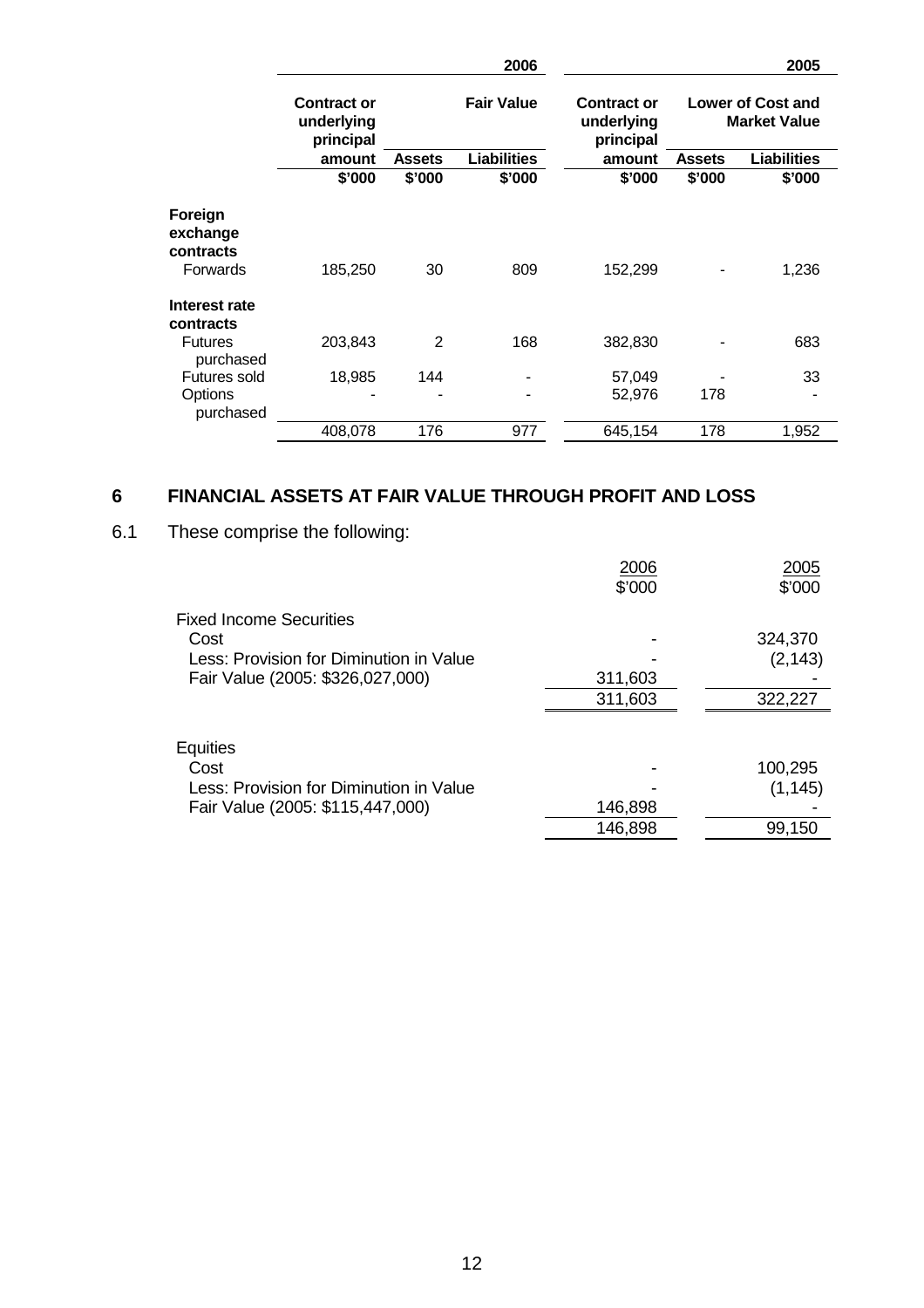6.2 The carrying amounts of Financial Assets at Fair Value through Profit and Loss are denominated in the following currencies:

|            | <b>Fixed Income Securities</b> |          | Equities |          |         | Total    |
|------------|--------------------------------|----------|----------|----------|---------|----------|
|            | 2006                           | 2005     | 2006     | 2005     | 2006    | 2005     |
|            |                                | Lower of |          | Lower of |         | Lower of |
|            |                                | Cost and |          | Cost and |         | Cost and |
|            | Fair                           | Market   | Fair     | Market   | Fair    | Market   |
|            | Value                          | Value    | Value    | Value    | Value   | Value    |
|            | \$'000                         | \$'000   | \$'000   | \$'000   | \$'000  | \$'000   |
| SGD        | 165,561                        | 165,628  | 5,169    | 3,883    | 170,730 | 169,511  |
| USD        | 83,308                         | 92,638   | 47,245   | 34,985   | 130,553 | 127,623  |
| EUR        | 21.607                         | 47,008   | 13,876   | 7,787    | 35,483  | 54.795   |
| GBP        | 28,381                         | 3,628    | 5,957    | 8,301    | 34,338  | 11,929   |
| JPY        | 2,039                          | 1,083    | 17,517   | 7,948    | 19,556  | 9,031    |
| Other      | 955                            | 5,292    | 47,603   | 31,797   | 48,558  | 37,089   |
| Asian      |                                |          |          |          |         |          |
| Currencies |                                |          |          |          |         |          |
| Others     | 9,752                          | 6,950    | 9,531    | 4,449    | 19,283  | 11,399   |
|            | 311,603                        | 322,227  | 146,898  | 99,150   | 458,501 | 421,377  |

The effective interest rate for fixed income securities is not available.

# **7 LOANS AND RECEIVABLES**

|                                          | 2006   | 2005   |
|------------------------------------------|--------|--------|
|                                          | \$'000 | \$'000 |
| <b>Prepayments and Other Receivables</b> | 28,286 | 13,350 |
| Receivables from SEL Holdings Pte Ltd    | 2,500  | 2,500  |
| Dividend Receivable on SGX Shares        | 2,625  | 8,500  |
|                                          | 33,411 | 24,350 |

 The carrying amounts of loans and receivables approximate their fair value and are denominated in the following currencies:

|               | 2006<br>\$'000 | 2005<br>\$'000 |
|---------------|----------------|----------------|
| <b>USD</b>    | 23,140         | 2,514          |
| <b>SGD</b>    | 7,692          | 19,492         |
| <b>Others</b> | 2,579          | 2,344          |
|               | 33,411         | 24,350         |

### **8 ACCRUALS AND OTHER LIABILITIES**

|                            | 2006<br>\$'000 | <u>2005</u><br>\$'000 |
|----------------------------|----------------|-----------------------|
| Accounts Payable - Grants  | 18,847         | 14,269                |
| <b>Accruals and Others</b> | 52,196         | 25,865                |
|                            | 71,043         | 40,134                |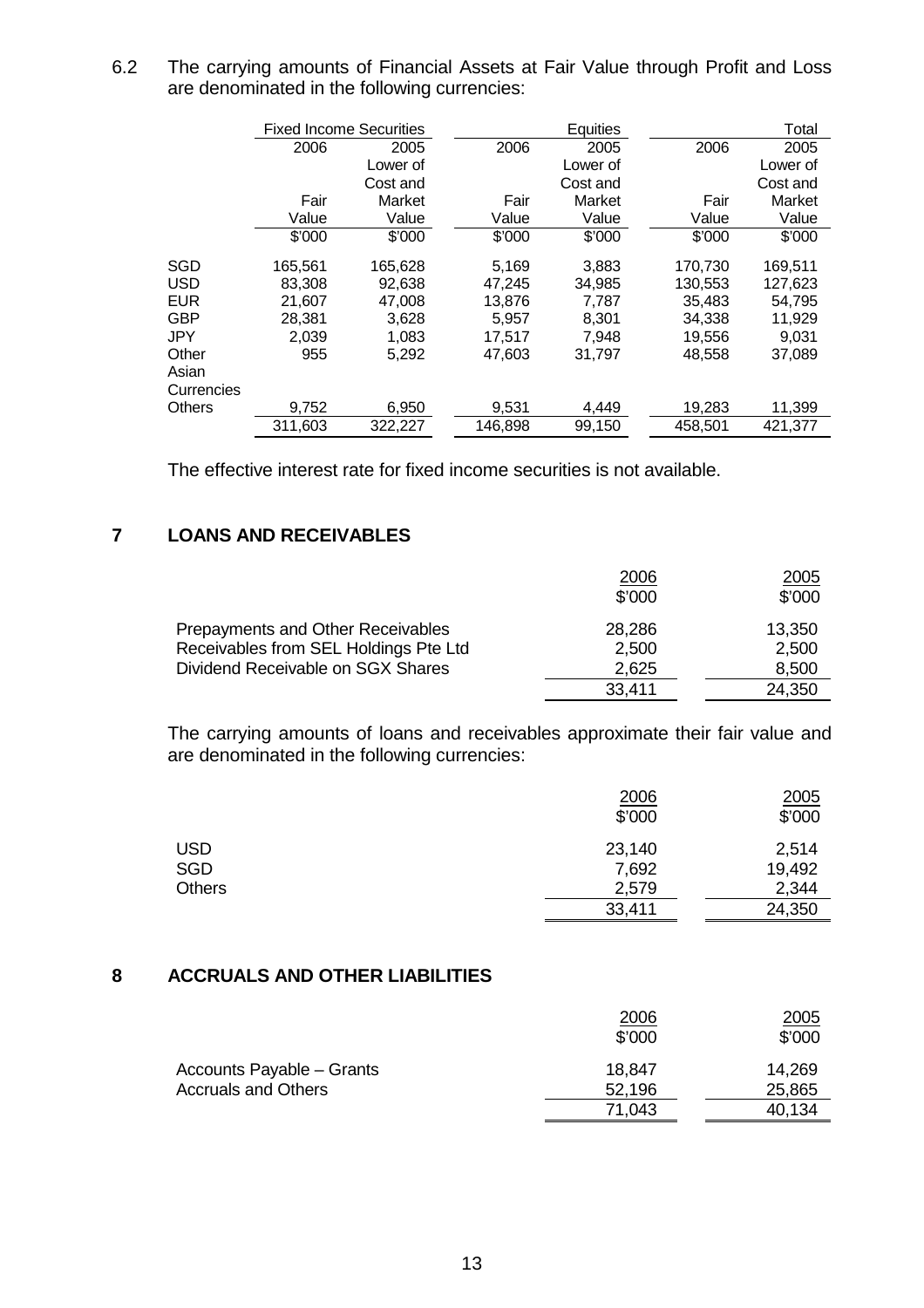The carrying amounts of accruals and other liabilities approximate their fair value and are denominated in the following currencies:

|               | 2006<br>\$'000 | 2005<br>\$'000 |
|---------------|----------------|----------------|
| <b>USD</b>    | 49,615         | 13,489         |
| <b>SGD</b>    | 19,063         | 25,351         |
| <b>Others</b> | 2,365          | 1,294          |
|               | 71,043         | 40,134         |

#### **9 FINANCIAL RISK MANAGEMENT**

#### 9.1 Market Risk

- a) Market risk is the risk that the fair value or future cash flows of a financial instrument will fluctuate because of changes in market prices and includes currency risk, interest rate risk and other price risk.
	- i) Currency risk is the risk that the fair value or future cash flows of a financial instrument will fluctuate because of changes in foreign exchange rates.
	- ii) Interest rate risk is the risk that the fair value or future cash flows of a financial instrument will fluctuate because of changes in market interest rates.
	- iii) Other price risk is the risk that the fair value or future cash flows of a financial instrument will fluctuate because of changes in market prices (other than those arising from interest rate risk or currency risk), whether those changes are caused by factors specific to the individual financial instrument or its issuer, or factors affecting all similar financial instruments traded in the market.
- b) Currently, such risks are managed through regular monitoring of the market risk exposure of the Fund's investments, the diversification of the Fund's investments across different markets and currencies and the establishment of risk controls at both the aggregate and individual market/portfolio levels.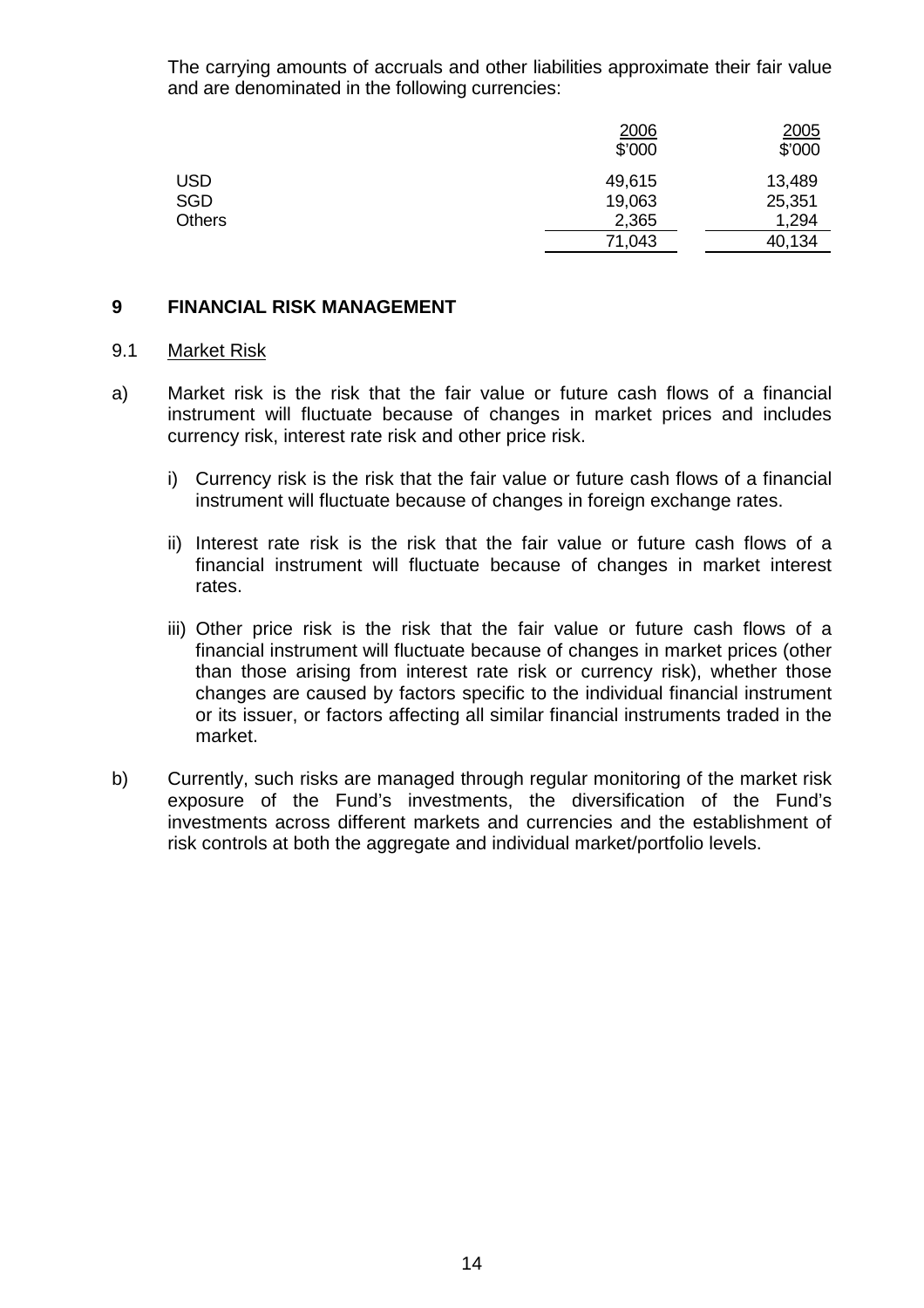| 9.1 c) |  | The breakdown of the Fund's interest rate sensitive financial assets and liabilities into the relevant repricing or maturing periods is as follows: |  |  |  |
|--------|--|-----------------------------------------------------------------------------------------------------------------------------------------------------|--|--|--|
|        |  |                                                                                                                                                     |  |  |  |

|                                                                                                         | Floating Interest (balance sheet date to<br>next repricing date) |                      | Fixed Interest (balance sheet date<br>to contractual maturity date) |                                                                     |                   | Non-interest<br>bearing | Total              |
|---------------------------------------------------------------------------------------------------------|------------------------------------------------------------------|----------------------|---------------------------------------------------------------------|---------------------------------------------------------------------|-------------------|-------------------------|--------------------|
| As at 31 March 2006                                                                                     | Less than 3 months                                               | 3 to 6 months        | Less than 1 year                                                    | 1 to 5 years                                                        | More than 5 years |                         |                    |
| Assets                                                                                                  | \$'000                                                           | \$'000               | \$'000                                                              | \$'000                                                              | \$'000            | \$'000                  | \$'000             |
| <b>Bank Balances and Deposits</b>                                                                       |                                                                  |                      | 301,658                                                             |                                                                     |                   | 15,494                  | 317,152            |
| <b>Financial Derivatives</b>                                                                            |                                                                  |                      |                                                                     |                                                                     |                   | 176                     | 176                |
| Financial Assets at Fair Value<br>through Profit and Loss<br><b>Fixed Income Securities</b><br>Equities | 4,086                                                            |                      | 5,431                                                               | 135,563                                                             | 166,523           | 146,898                 | 311,603<br>146,898 |
| Loans and Receivables                                                                                   |                                                                  |                      | 1,448                                                               | $\overline{\phantom{a}}$                                            |                   | 31,963                  | 33,411             |
| <b>Total Assets</b>                                                                                     | 4,086                                                            |                      | 308,537                                                             | 135,563                                                             | 166,523           | 194,531                 | 809,240            |
| Liabilities                                                                                             |                                                                  |                      |                                                                     |                                                                     |                   |                         |                    |
| <b>Financial Derivatives</b>                                                                            |                                                                  |                      |                                                                     |                                                                     |                   | 977                     | 977                |
| <b>Accruals and Other Liabilities</b>                                                                   |                                                                  |                      |                                                                     |                                                                     |                   | 71,043                  | 71,043             |
| <b>Total Liabilities</b>                                                                                | $\blacksquare$                                                   |                      | $\blacksquare$                                                      |                                                                     |                   | 72,020                  | 72,020             |
|                                                                                                         | Floating Interest (balance sheet date to                         | next repricing date) |                                                                     | Fixed Interest (balance sheet date<br>to contractual maturity date) |                   | Non-interest<br>bearing | Total              |
| As at 31 March 2005                                                                                     | Less than 3 months                                               | 3 to 6 months        | Less than 1 year                                                    | 1 to 5 years                                                        | More than 5 years |                         |                    |
| Assets                                                                                                  | $\sqrt{$}000$                                                    | \$'000               | $\sqrt{$}000$                                                       | \$'000                                                              | $\sqrt{$}000$     | \$'000                  | \$'000             |
| <b>Bank Balances and Deposits</b>                                                                       |                                                                  |                      | 222,666                                                             |                                                                     |                   | 17,798                  | 240,464            |
| <b>Financial Derivatives</b>                                                                            |                                                                  |                      |                                                                     |                                                                     |                   | 178                     | 178                |
| Financial Assets at Fair Value<br>through Profit and Loss<br><b>Fixed Income Securities</b><br>Equities | 6,073                                                            |                      | 31,349                                                              | 151,936                                                             | 132,869           | 99,150                  | 322,227<br>99,150  |
| Loans and Receivables                                                                                   |                                                                  |                      |                                                                     | $\blacksquare$                                                      |                   | 24,350                  | 24,350             |
| <b>Total Assets</b>                                                                                     | 6,073                                                            |                      | 254,015                                                             | 151,936                                                             | 132,869           | 141,476                 | 686,369            |
| <b>Liabilities</b>                                                                                      |                                                                  |                      |                                                                     |                                                                     |                   |                         |                    |
| <b>Financial Derivatives</b>                                                                            |                                                                  |                      |                                                                     |                                                                     |                   | 1,952                   | 1,952              |
| <b>Accruals and Other Liabilities</b>                                                                   |                                                                  |                      |                                                                     |                                                                     |                   | 40,134                  | 40,134             |
| <b>Total Liabilities</b>                                                                                | $\mathbf{r}$                                                     | $\blacksquare$       | $\sim$                                                              | $\sim$                                                              | $\blacksquare$    | 42,086                  | 42,086             |

9.1 d) Financial Derivatives and Financial Assets at Fair Value through Profit and Loss as at 31 March 2006 are measured at fair value; and at 31 March 2005 are based on the<br>Iower of cost and market value on an individual investm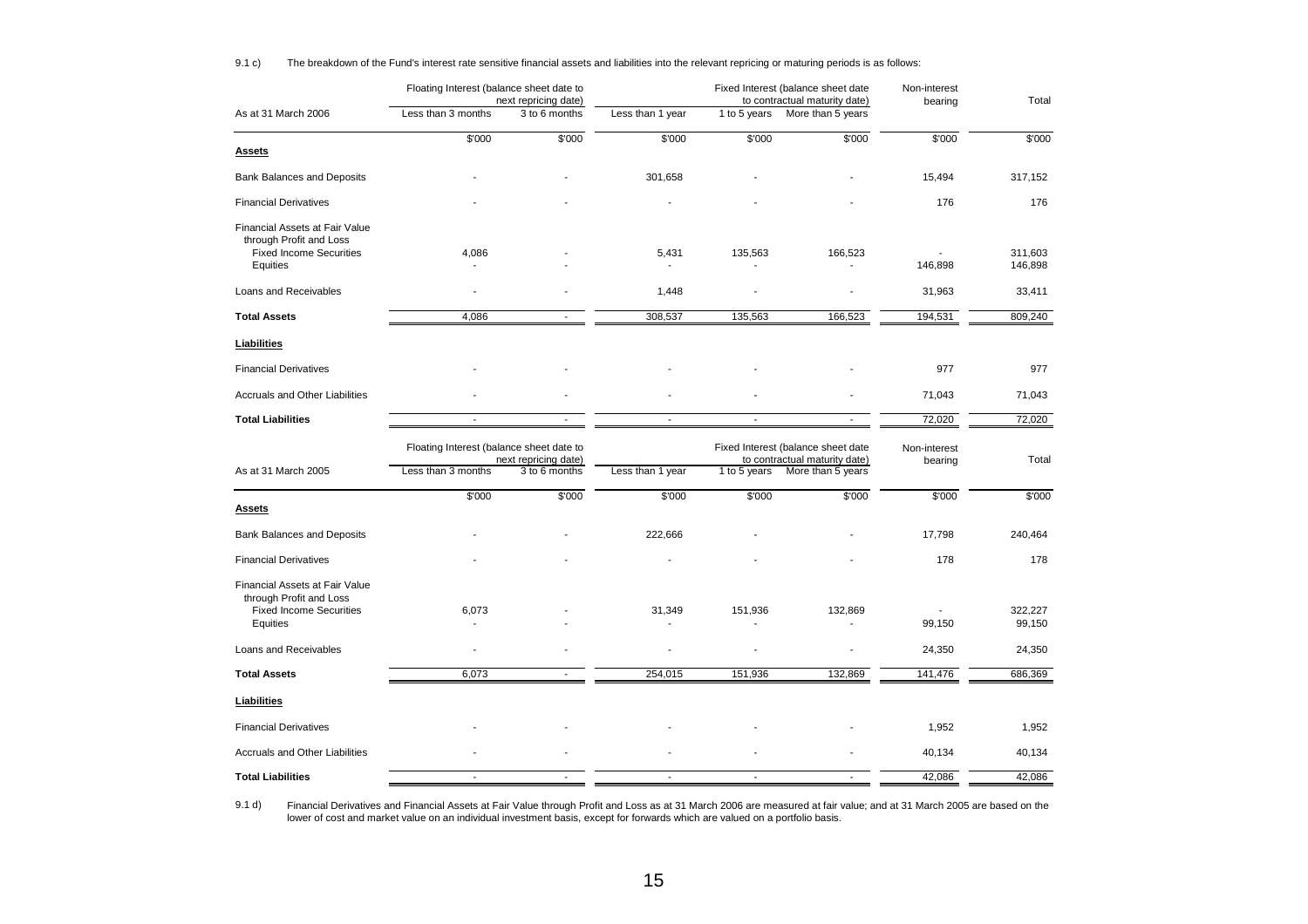#### 9.2 Credit Risk

 Credit risk is the risk of loss arising from a party's failure to discharge an obligation under a financial contract and includes counterparty credit risk and issuer credit risk.

The Fund's exposure to counterparty credit risk arises mainly from its business relationships with counterparties and custodians. These risks are managed by dealing only with well-rated entities and assigning limits to each of them. Credit risks are also mitigated by diversifying credit exposures across entities.

 The Fund manages issuer credit risk by imposing minimum credit rating requirements on its investments. In addition, single issuer limits are in place to control the magnitude of credit exposures to any one issuer and mitigate the extent of loss resulting from default.

The carrying amounts of bank balances, deposits, financial derivatives, fixed income securities and loans and receivables represent their maximum credit exposure.

### 9.3 Liquidity Risk

Liquidity risk is the risk that the Fund will encounter difficulty in raising funds at short notice to meet commitments associated with financial instruments. Liquidity risk may result from an inability to sell a financial asset quickly at close to its fair value. The Fund manages liquidity risk by investing mostly in liquid markets and instruments, and imposing minimum outstanding issue size and single issue limits on its investments.

### **10 COMMITMENTS**

 The Fund has outstanding commitments, amounting to \$37.4 million in respect of grants approved but not accrued as at 31 March 2006 (31 March 2005: \$39.2 million).

### **11 NEW ACCOUNTING STANDARDS**

FRS 107 "Financial Instruments: Disclosures" has been issued and is effective for accounting periods beginning on or after 1 January 2008. Compliance with this new FRS is not expected to have material financial impact but will increase disclosures on the nature and extent of risks arising from the Fund's financial assets and liabilities and how the Fund manages those risks.